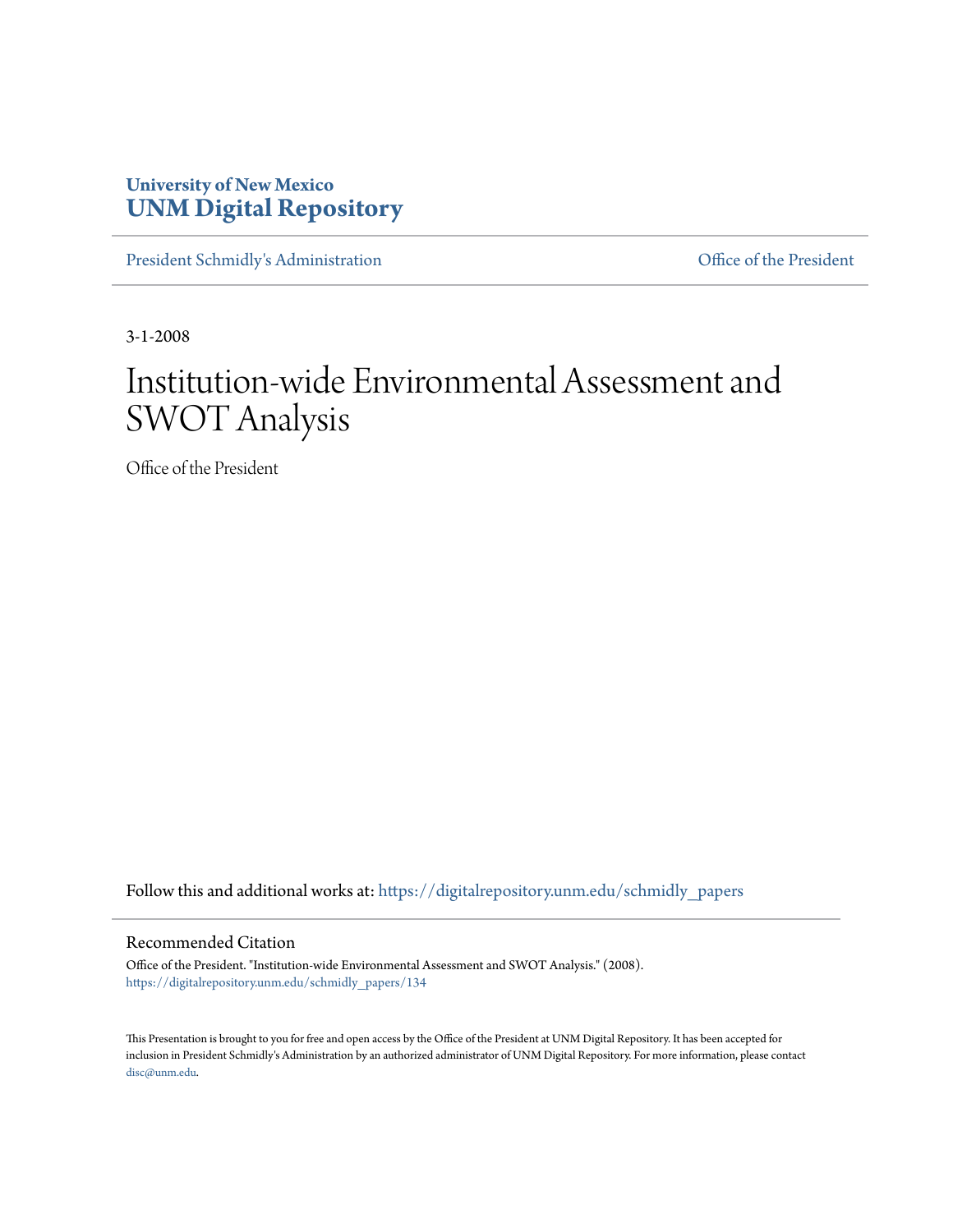

# **Institution-wide Environmental Assessment & SWOT Analysis**

March 2008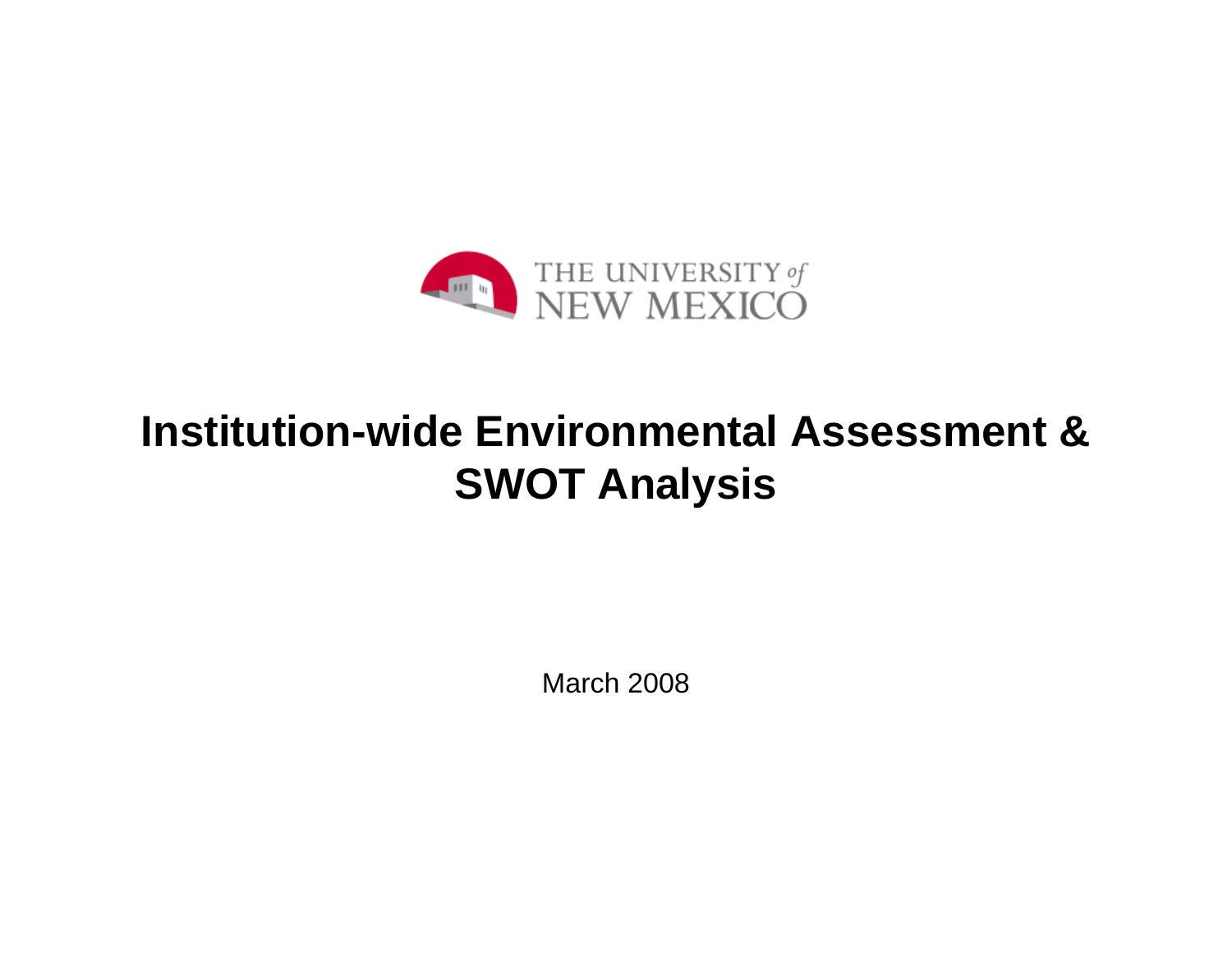## **UNM Environmental Assessment/SWOT Analysis, Planning, & Execution Cycle**

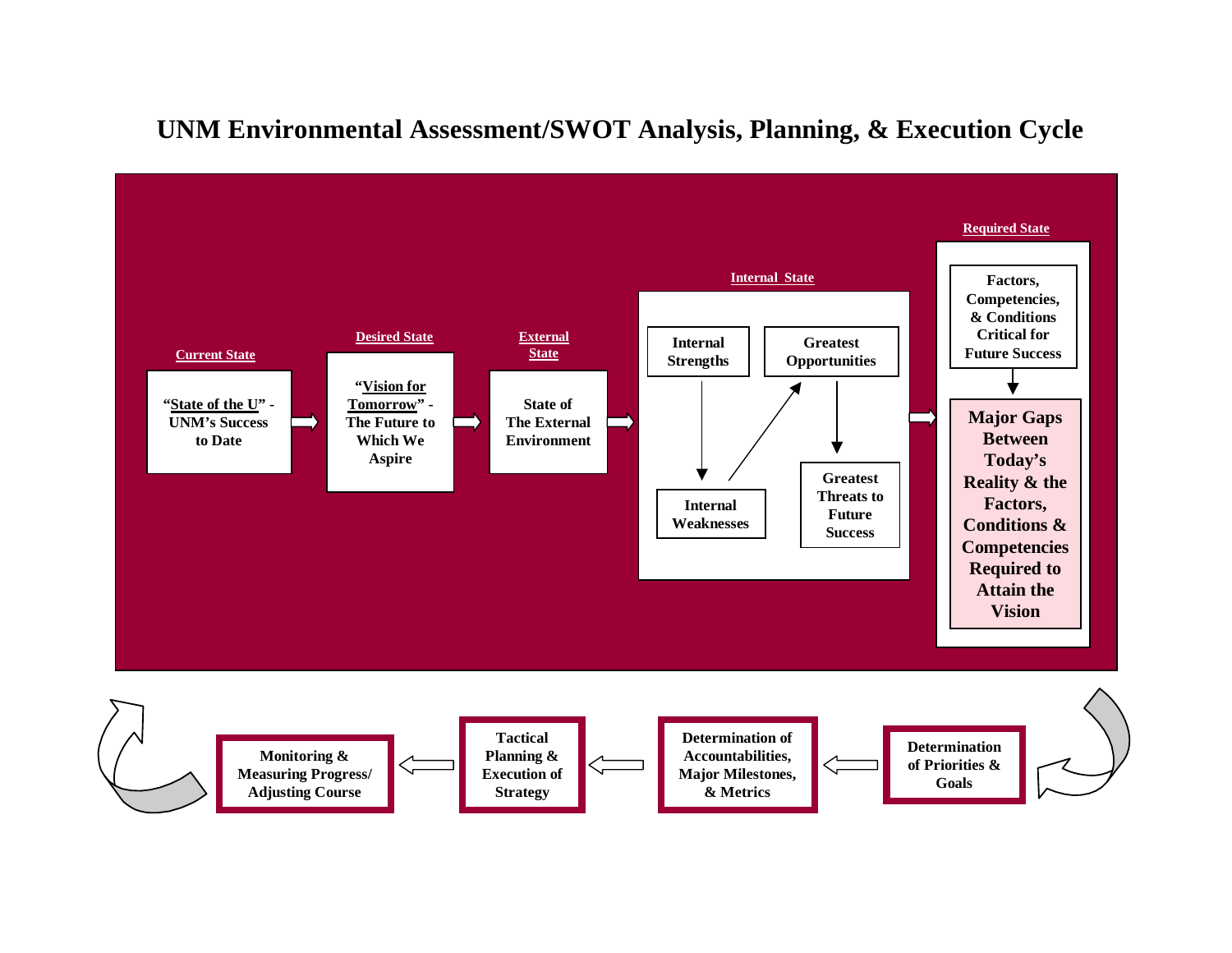### **UNM's Mission & Desired Future**

(As Stated in the 2008 UNM Strategic Framework)

#### **Our Mission**

The mission of the University of New Mexico is to serve as New Mexico's flagship institution of higher learning through demonstrated and growing excellence in *teaching*, *research, patient care*, and *community service*.

UNM's ongoing commitment to these *cornerstones of purpose* serves to:

• Educate and encourage students to develop the values, habits of mind, knowledge, and skills that they need to be enlightened citizens, contribute to the state and national economies, and lead satisfying lives.

• Discover and disseminate new knowledge and creative endeavors that will enhance the overall well-being of society.

• Deliver health care of the highest quality to all who depend on us to keep them healthy or restore them to wellness. • Actively support social, cultural, and economic development in our communities to enhance the quality of life for all New Mexicans.

#### **Our Vision**

#### **We aspire to a future in which we are known for:**

**Strength through Diversity** - We lift up our cultural and ethnic diversity as the unique strategic advantage it is, providing the environment in which our students learn with one another to generate new knowledge that helps the world's people leverage and celebrate the value of difference.

**Student Success through Collaboration** - We are seen as committed partners with those whose mission it is to educate New Mexico's citizens, helping to assure that each individual has the opportunity and resources to develop the confidence and skills that open the door to higher learning.

**Vital Academic Climate** - We are known for our dynamic, interactive, and passionate academic climate, punctuated by the virtue of academic freedom that is a hallmark of all the world's great universities.

**Excellence through Relevance** - We are seen as the university of choice for the brightest students, offering nationally-recognized programs at the undergraduate, graduate, and professional levels that will remain relevant throughout the 21st century and beyond.

**Research for a Better World** - We utilize the geography of our southwestern landscape and culture, as well as our expansive international connections, as important platforms for research that lead to economic development and improved quality of life; from sources of sustainable energy to cures for disease; from state-of the art digital and film technologies to nano-technologies.

**Health and Wellness Leadership** - We are an unmatched health and wellness resource in New Mexico, ensuring access to all, providing state-of-the-art facilities and care, and engaging in research that leads to new ways to preserve wellness, as well as treat and cure disease.

**International Engagement** - We recognize and maximize the value of our location in the United States and the western hemisphere and are seen as a hub for international initiatives that touch all parts of the globe.

*As a result of achieving this vision, UNM will become the first minority/majority university in the country to attain membership in the prestigious Association of American Universities (AAU).*

### **Important Realities of the External Environment**

#### **Demographics**

- Aging population
- Border/Immigration issues
- Workforce shortages
- High % of New Mexicans living in poverty
- National increase in non-Anglo population
- Minority-majority state

#### **Education**

- •Tenuous state of K-12 public system
- "Millennials": generation of students w/new expectations
- Focus on accountability & learning outcomes
- Competition for highly-qualified students & faculty

#### **Health Care**

- Rising costs
- Uninsured population
- Shortage of qualified health care professionals, i.e. nurses
- Pending health care reform
- New Mexico market

#### **Political Environment**

- Pending changes & unknowns re: next administration
- Changing federal research rules, funding levels, & priorities
- State's "will" to fund higher education
- Tenuous future of national labs

#### **Economics**

- National economic downturn
- Low NM population density = limited tax base

#### **Community**

- Strong desire of community to be consulted
- & involved in decisions
- UNM is a "city within a city"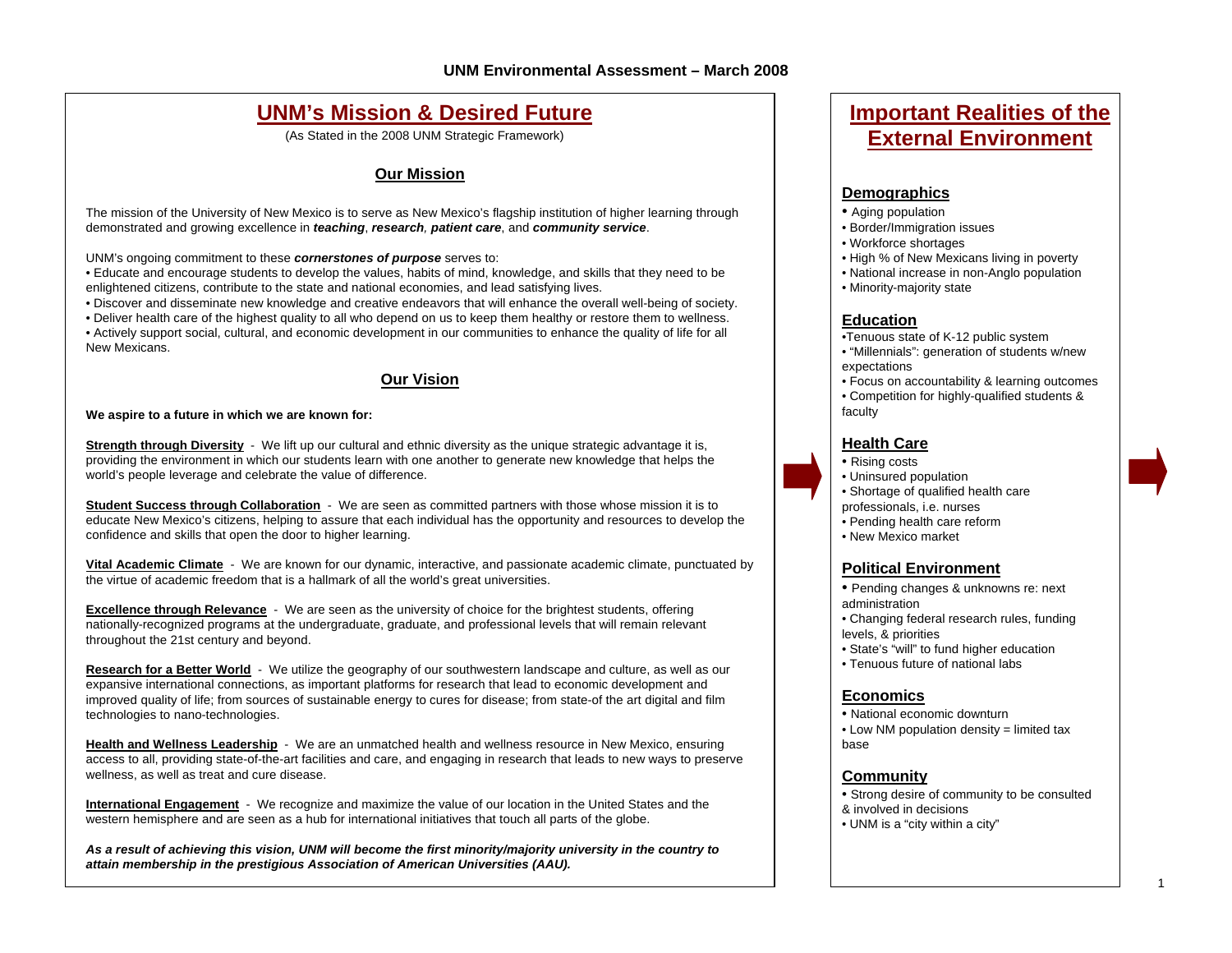### **Internal Strengths**

#### **Leadership & People**

- A President with experience, support from Regents, and a multiyear commitment
- New vision and goals with leadership commitment to attain them
- Talented, dedicated people (faculty and staff) who want to make a positive difference
- Diverse student and staff population
- Demonstrated ability to change, i.e. Banner system
- Current bias for action & organizational development

#### **Reputation**

- Position as a flagship institution
- Coherent set of schools & colleges
- National rankings in many UNM programs
- Nationally-acclaimed research programs
- Strong athletics programs
- Strong outreach through physical & virtual presence at branches & centers

#### **Financial Position**

- Projected overall stability for next 10 years
- HSC's sound financial status
- Strong real estate assets Mesa del Sol, Rio Rancho, other landlease holdings

#### **Affordability**

- Very competitive tuition and fee rates
- Lottery Scholarships

#### **Policies**

• Competitive faculty/staff benefits, tuition remission, leave

### **Facilities**

• New hospital, Cancer Center, Architecture building, etc.

### **Relationships**

- Our strengthening and developing relationship with CNM
- Very politically connected
- Proximity to National Labs

### **Internal Weaknesses**

#### **Academics**

- Low retention and graduation rates
- Acceptance of poorly prepared incoming students without coordinated plans to support their success
- Faculty demographics do not match students
- Many students with high levels of unmet needs
- Competency & discipline re: outcomes assessment

#### **Leadership & Administrative Practices**

- Historic instability of senior leadership
- Historic lack of clear vision & alignment of resources/ activity to achieve that vision
- Historic lack of coordinated strategic planning that becomes executed and operationalized
- Historical lack of alignment of facilities master planning with an overall vision and strategy for UNM
- Historic lack of fiscal discipline
- Lack of coordinated planning processes with focus on measuring for results
- Historic lack of focus on teamwork
- Historic lack of clarity around who gets resources and why
- Constant shifts in leadership lead to sense of starting over; difficulty in gaining traction on initiatives
- Problems with research administration
- Lack of knowledge/understanding of budgeting processes outside of finance administration

#### **Focus**

- Historic inconsistent messages about what UNM is really about
- Nebulous "brand"
- Over focused on New Mexico and New Mexicans, potentially limiting UNM's regional, national, & international potential

#### **Financial Position**

- Overdependence on government/public financial support to maintain financial viability
- Some units have historical practice of deficit spending
- Poor fundraising infrastructure

### **Policies**

- Policies, practices, & performance expectations not updated/aligned with mission, vision, & values
- Below market salaries in many areas where national competitiveness is essential
- Lack of consistency of budget practices & expectations

#### **Facilities & Infrastructure**

- Historic lack of investment in BR&R
- Lack of coordinated IT infrastructure
- Lack of adequate access to good data at the college level

#### **Relationships**

- Historic perception that decisions are made without input from those they will impact community, faculty, staff, etc.
- Historic distrust of administration by faculty and the community
- Internal strategic communications
- Perceived "us" vs. "them" mentality between administration and faculty
- Lack of school spirit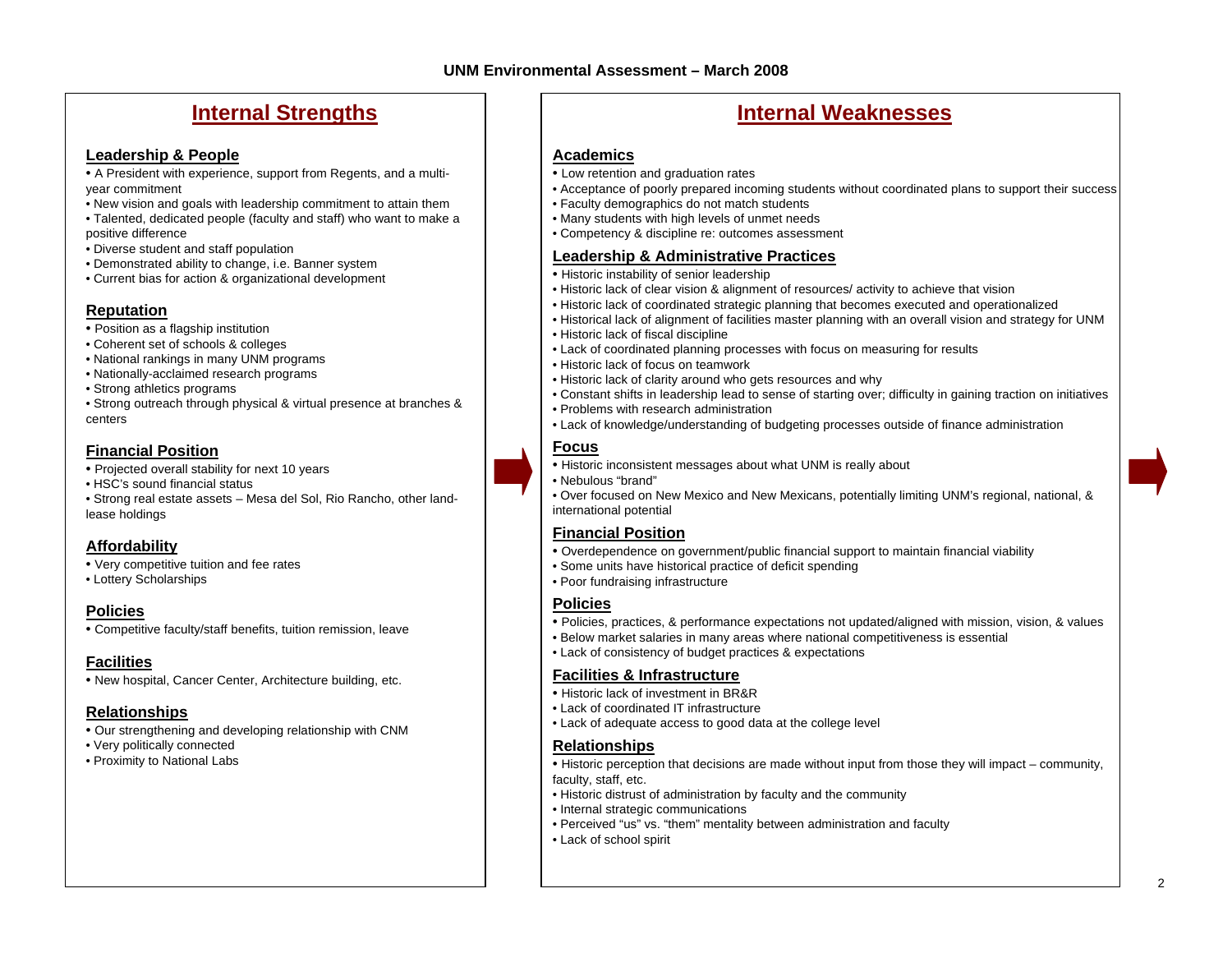### **Opportunities Threats**

#### **Organizational Culture**

• Development of a fully-staffed senior leadership team

• Creation of an institution-wide culture characterized by authenticity, transparency, civility, inclusion, and alignment toward a common vision

- Calling out, developing, investing in, & rewarding vision-aligned efforts, activities, & results among faculty and staff
- Developing HSC and Central Campus synergy to become a learning organization
- Redeployment of resources to support new or expanded vision-aligned programs

#### **Demographics and Diversity**

- Leveraging, learning from, and maximizing UNM's majority-minority status
- Leveraging UNM's geographical, geocultural, and geopolitical location for research, economic development, and academic program models
- Rural New Mexico
- Becoming the international model and center for intercultural competency

#### **Academics**

- Evolution and Revitalization of University College and honors programs
- BA/MD model potential application to other programs
- Development of collaborative and interdisciplinary programs with other institutions
- Evolution of distance education practices and technologies extended U
- Expansion of international programs

#### **Health Care**

- Nationally-acclaimed Hispanic/Native American education center
- Rural medicine project HERO
- TeleHealth/ECHO as new models for care
- To become a "Wellness" campus
- Serving key leadership role in healthcare reform
- Potential of UNM Medical Group

#### **Research**

- Translational research, including clinical and translational science center
- Evolution and reorganization of the Research Office
- Academic research links with Latin America

#### **Facilities**

- Developing a vision-aligned, long-term master facilities plan
- Rio Rancho campus
- Lobo Development
- "Green" initiatives

#### **Relationships**

- CNM and the 2+2 initiative
- Partnerships that can support K-12 improvements/develop pipeline programs
- Relationships with Pueblos
- The changing political landscape
- Capital campaign = chance to build/improve donor & potential donor relationships

#### **Organizational Culture**

- Not addressing perception/reality re: lack of trust, respect, & collaboration between HSC & main campus
- Growing perception of a "top heavy" executive team
- Tolerating behaviors not aligned with stated vision & values; not rewarding those that are aligned
- Not investing in executive leadership team development to build desired leadership team culture as soon as the key positions are filled
- Lack of nimbleness and slowness to change
- Continuation of "silo" behavior
- Not engaging stakeholders in conversations/decisions that affect them
- "Reactive" as the default mode, rather than "proactive"
- Ignoring inconsistent applications of policy, both real and perceived
- Exit of productive faculty, administrators, staff; not investing in keeping the best
- Failure to see & leverage entrepreneurial opportunities

#### **Demographics and Diversity**

- Investing in "diversity" without also investing in how diversity will result in new conversations, ways of thinking, & improved outcomes
- Inability to recruit and retain high-quality faculty, diverse and otherwise
- Not planning for demographic shifts and aging population
- Overall state of poverty in New Mexico

#### **Academics**

- Accreditation not geared up for outcomes-based learning
- A K-12 system that continues to struggle
- Not investing to attract top graduate students

#### **Health Care**

- Rising costs/frequency of uncompensated care at the hospital
- Shortage of health professionals, especially nurses
- Unknowns around health care reform

#### **Financial Position & Economy**

- Depending too much on federal and state funding
- Potential for a national recession

#### **Research**

• Cuts, unknowns, and/or lack or growth in federal research funding

#### **Facilities**

- Building without alignment with an overall UNM vision and strategy
- Allowing valuable facilities to further deteriorate
- Investing in facilities that should be torn down
- Lack of capacity at HSC

#### **Political Environment**

• Loss of seniority at federal legislative level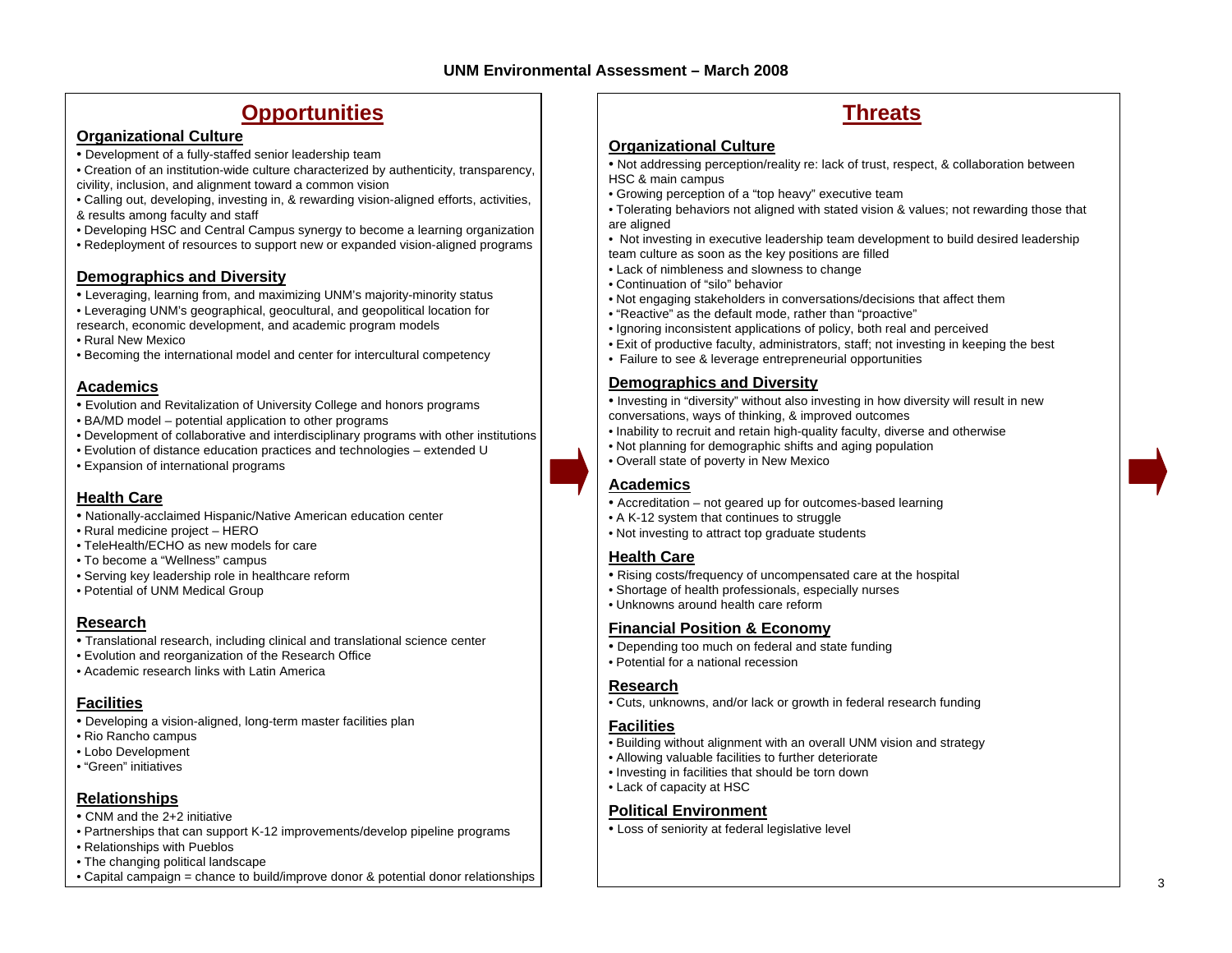### **Factors, Competencies, and Conditions Required for Future Success**

#### **Leadership & Governance**

- Stable, competent, trust-inspiring leadership
- Leaders consistently model the desired/expected behaviors
- High level of competency in strategic planning, execution, & measurement of results
- Succession planning & mentoring of future leaders
- Leadership attention to metrics that really matter
- Priorities are clear to everyone

#### **Organizational Culture**

- Clear, consistent mission, vision, & values that focus activities and resources
- Entire campus engaged in contributing to the mission & vision, & living the values
- All policies & practices consistent with the mission, vision, & values
- A culture of accountability & transparency
- Engagement of people in decisions that affect them
- Demonstration of desired values & behaviors is rewarded
- Propensity to be proactive
- Positive storytelling that demonstrates commitment to the mission & vision, reinforcing the desired culture & behaviors

#### **Academics, Research, & Programs**

- Mechanisms in place to attract & graduate talented students
- Mechanisms in place to support the success of all students
- Interdisciplinary education & research
- Promotion/tenure processes balance teaching, research, & community engagement
- Diverse faculty that reflects diversity of students
- Strong partnerships and programs with K-12
- Robust IT infrastructure to support teaching, research, distance learning, & decision-making

#### **Health Care**

- Capacity of patient care facilities sufficient to meet needs
- Health care provider base sufficient to meet needs

#### **Finance & Funding**

- Mission and vision-aligned reallocation of resources
- Adequate infrastructure to support a successful capital campaign
- Budget know-how and discipline
- New revenue streams, independent of legislature

### **Facilities & Campus Environment**

- Comprehensive, dynamic, & relevant facilities master plan linked to the vision
- Processes to ensure the safety of all
- Inviting campus environments that reflect the mission, vision, & values

### **Relationships**

- Strong, collaborative relationships across all UNM campuses
- Attitudes & practices that invite faculty, staff, & student engagement
- Attitudes & practices that invite community engagement
- Regents & Administration clearly aligned & working together to achieve the vision

### **Gaps in Today's Reality and Requirements for Future Success**

#### **Leadership & Governance**

- Executive leadership team is not yet solidified
- Behavioral expectations for leaders are not explicit
- Strategic Framework (rearticulated mission, vision, values & high-level strategies) not yet communicated; campus community not yet engaged
- Mentoring is not currently an explicit expectation of leaders
- Priorities not always clear or communicated

#### **Organizational Culture**

- Not practiced as an institution in moving nimbly & quickly
- Planning knowledge, expertise, & practices are inconsistent across campus
- Shared governance not perceived as understood, effective, or meaningful
- Cultural differences and historical tensions between HSC and main campus remain the "elephant in the room," resulting in missed opportunities in research & to share knowledge & best practices
- Tendency is to become stuck in a reactive mode
- The positive stories are not consistently identified & communicated

#### **Academics, Research, & Programs**

• Not currently competitive with peer institutions to attract top graduate students

- Programs & initiatives to support student success exist in pockets of the university but lack coordination and a systemic strategy
- Current promotion & tenure processes de-emphasize the community engagement aspect of the mission
- Diversity of faculty does not reflect diversity of UNM's student population
- Innovative programs/partnerships in K-12 exist but are not necessarily coordinated, leveraged, or resourced to their full potential
- Generally weak IT infrastructure

#### **Health Care**

• Lack of capacity (space & providers) to meet growing patient care needs

#### **Finance & Funding**

- Inconsistent understanding & practice of budgeting & financial accountability
- Developing budgets strategically is not practiced universally
- Current infrastructure to support fundraising is overly distributed & lacking coherence

#### **Facilities & Campus Environment**

• In the past, facilities master planning has not been deliberately & specifically tied to achieving the vision

#### **Relationships**

• Need to change the perception that Regents & some administrative leaders are negative toward faculty & staff

• Need processes to ensure engagement of & communication with the community